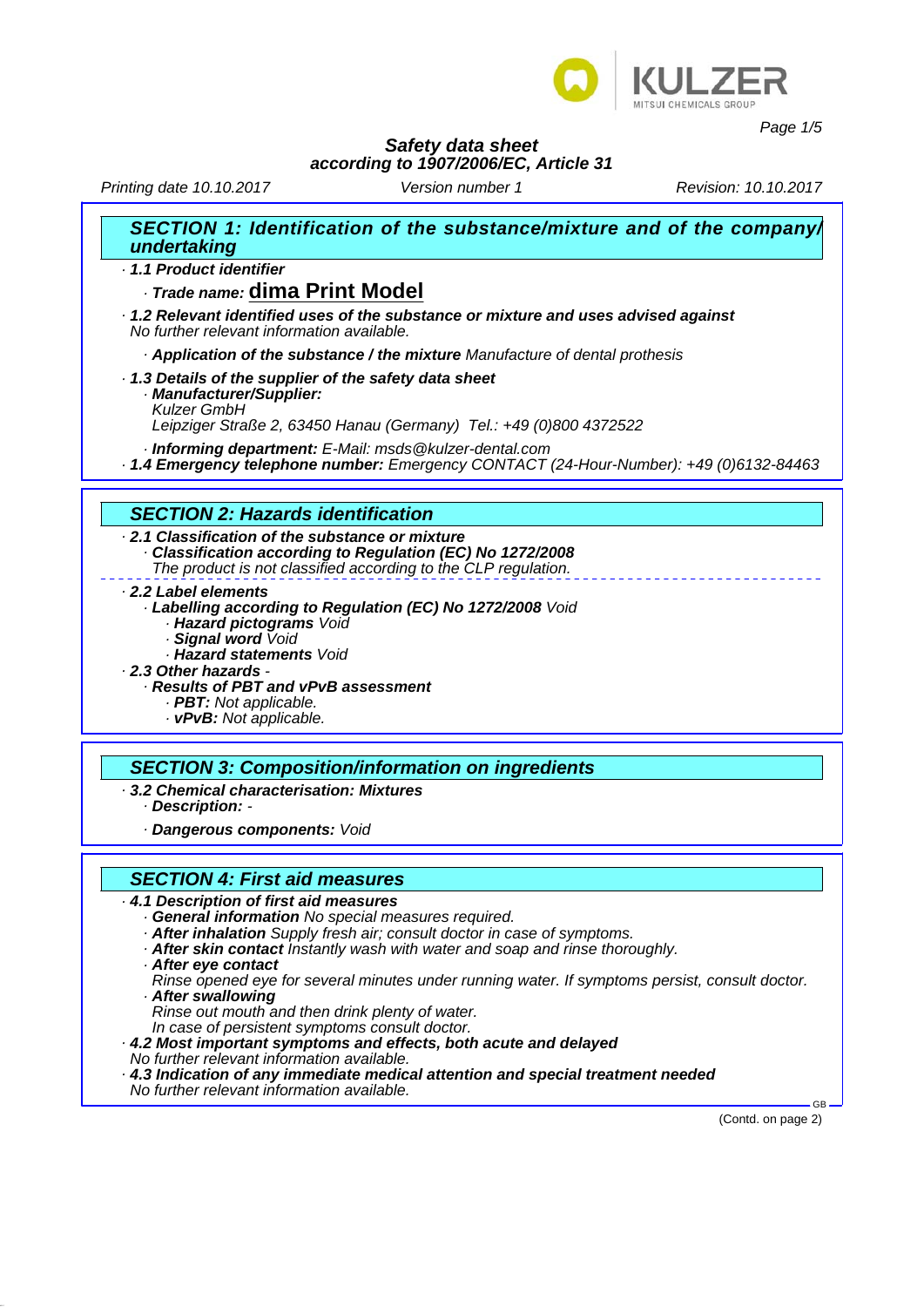

*Page 2/5*

#### *Safety data sheet according to 1907/2006/EC, Article 31*

*Printing date 10.10.2017 Revision: 10.10.2017 Version number 1*

# *Trade name:* **dima Print Model**

(Contd. of page 1)

### *SECTION 5: Firefighting measures*

#### *· 5.1 Extinguishing media*

*· Suitable extinguishing agents*

*CO2, extinguishing powder or water jet. Fight larger fires with water jet or alcohol-resistant foam. · 5.2 Special hazards arising from the substance or mixture*

- *No further relevant information available.*
- *· 5.3 Advice for firefighters*
	- **Protective equipment:** No special measures required.
	- *· Additional information*

#### *SECTION 6: Accidental release measures*

- *· 6.1 Personal precautions, protective equipment and emergency procedures Avoid contact with eyes and skin.*
- *· 6.2 Environmental precautions: Do not allow product to reach sewage system or water bodies. · 6.3 Methods and material for containment and cleaning up:*
- 
- *Dispose of the material collected according to regulations.*
- *· 6.4 Reference to other sections See Section 7 for information on safe handling See Section 8 for information on personal protection equipment. See Section 13 for information on disposal.*

### *SECTION 7: Handling and storage*

- *· 7.1 Precautions for safe handling Store in cool, dry place in tightly closed containers. · Information about protection against explosions and fires: No special measures required.*
- *· 7.2 Conditions for safe storage, including any incompatibilities · Storage*
	- *· Requirements to be met by storerooms and containers: Protect from the effects of light.*
	-
	- *· Information about storage in one common storage facility: Not required. · Further information about storage conditions: Protect from heat and direct sunlight.*
- *· 7.3 Specific end use(s) No further relevant information available.*

#### *SECTION 8: Exposure controls/personal protection*

*· 8.1 Control parameters*

*-* 

- *· Components with critical values that require monitoring at the workplace:*
- *The product does not contain any relevant quantities of materials with critical values that have to be monitored at the workplace.*
	- *· Additional information: The lists that were valid during the compilation were used as basis.*
- *· 8.2 Exposure controls*
	- *· Personal protective equipment*
		- *· General protective and hygienic measures*
		- *The usual precautionary measures should be adhered to in handling the chemicals. · Breathing equipment: Not necessary if room is well-ventilated.*
		-
		- *· Protection of hands:*

*Check protective gloves prior to each use for their proper condition. recommended*

*· Material of gloves*

*The selection of the suitable gloves does not only depend on the material, but also on further marks of quality and varies from manufacturer to manufacturer. As the product is a* (Contd. on page 3)

GB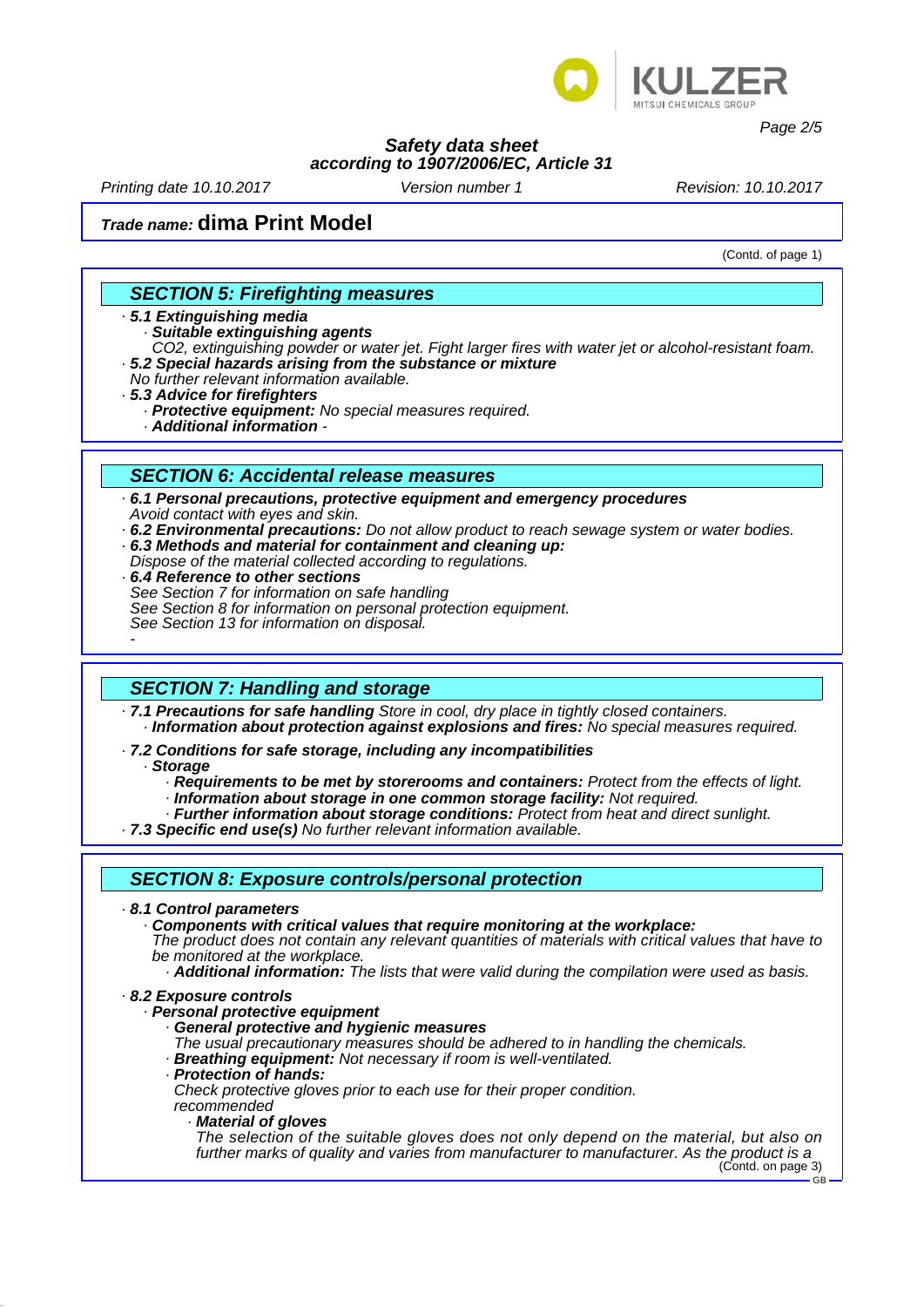

*Page 3/5*

GB

#### *Safety data sheet according to 1907/2006/EC, Article 31*

*Printing date 10.10.2017 Revision: 10.10.2017 Version number 1*

# *Trade name:* **dima Print Model**

(Contd. of page 2) *preparation of several substances, the resistance of the glove material can not be calculated in advance and has therefore to be checked prior to the application. · Penetration time of glove material*

- *The exact break trough time has to be found out by the manufacturer of the protective gloves and has to be observed.*
- *· For the permanent contact of a maximum of 15 minutes gloves made of the following materials are suitable:*
- *Butyl rubber, BR Nitrile rubber, NBR*
- *· Eye protection: Protective goggles are recommended.*
- *· Body protection: Light weight protective clothing*

## *SECTION 9: Physical and chemical properties · 9.1 Information on basic physical and chemical properties · General Information · Appearance: · Form: Fluid · Colour: Beige · Smell: Mild · Odour threshold: Not determined. · pH-value:* Not determined. *· Change in condition · Melting point/Melting range: Not determined*  $\cdot$  Boiling point/Boiling range: *· Flash point: Not applicable · Inflammability (solid, gaseous) Not applicable. · Ignition temperature: · Decomposition temperature: Not determined. · Self-inflammability: Product is not selfigniting. · Danger of explosion: Product is not explosive. · Critical values for explosion: Physical Convertion Convertion Convertion Convertion Convertion Convertion Convertion Convertion Convertion Convertion Convertion Convertion Convertion Convertion Convertion Convertion Convertion Convertion Convertion Co · Upper: Not determined. · Steam pressure at 20 °C: < 0.133 hPa · Density at 20 °C 1.08 - 1.14 g/cm³ · Relative density Not determined. · Vapour density Not determined. · Evaporation rate Not determined. · Solubility in / Miscibility with · Water: Not miscible or difficult to mix · Partition coefficient (n-octanol/water): Not determined. · Viscosity: · dynamic at 25 °C: 600 mPas*  $Not determined.$ (Contd. on page 4)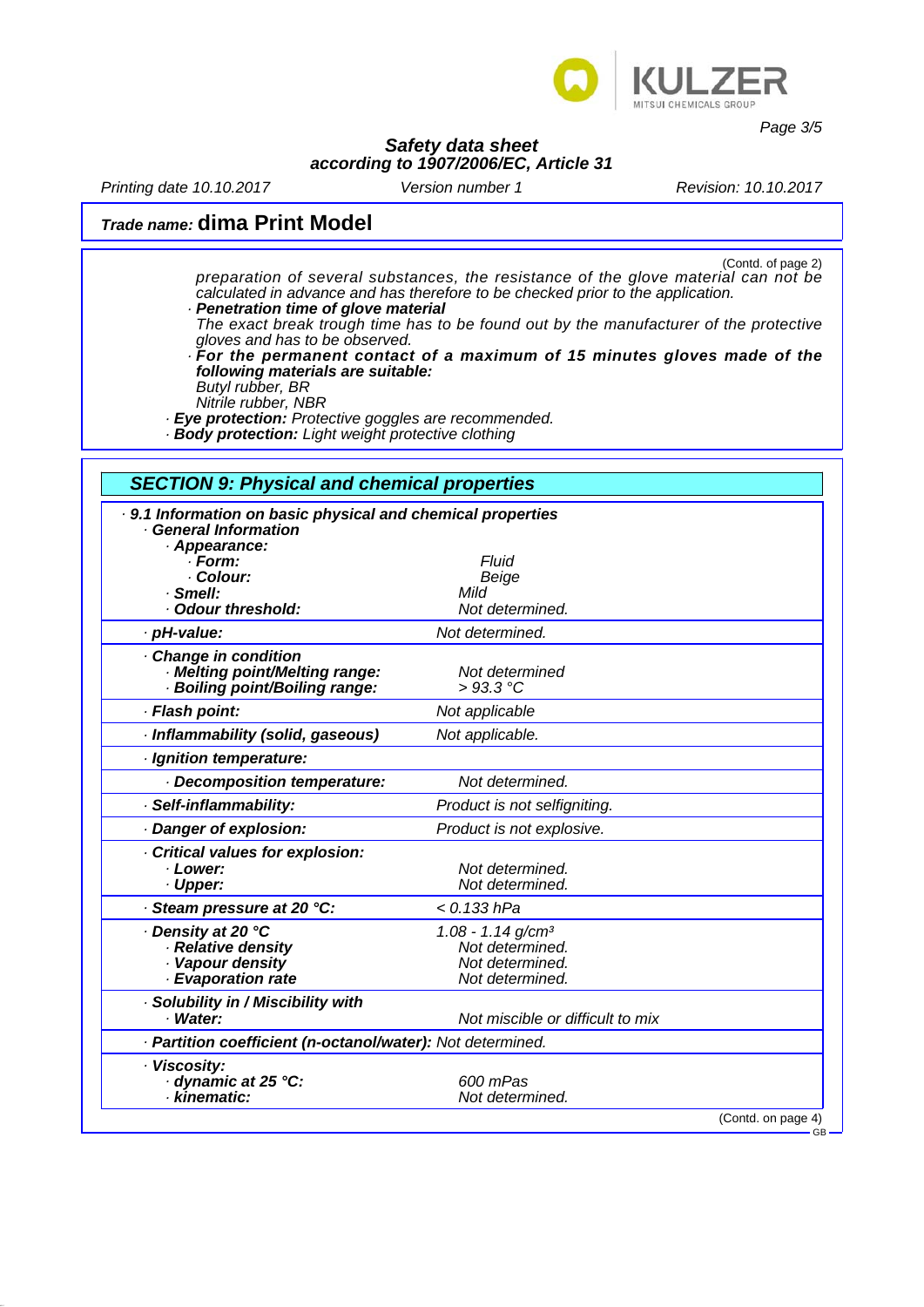

*Page 4/5*

#### *Safety data sheet according to 1907/2006/EC, Article 31*

*Printing date 10.10.2017 Revision: 10.10.2017 Version number 1*

# *Trade name:* **dima Print Model**

*· 9.2 Other information No further relevant information available.*

(Contd. of page 3)

### *SECTION 10: Stability and reactivity*

- *· 10.1 Reactivity No further relevant information available.*
- *· 10.2 Chemical stability*
	- *· Conditions to be avoided: Protect from heat and direct sunlight.*
- *· 10.3 Possibility of hazardous reactions No dangerous reactions known · 10.4 Conditions to avoid No further relevant information available.*
- 
- *· 10.5 Incompatible materials: No further relevant information available.*
- *· 10.6 Hazardous decomposition products: None · Additional information: -*

## *SECTION 11: Toxicological information*

#### *· 11.1 Information on toxicological effects*

- *· Acute toxicity Based on available data, the classification criteria are not met.*
	- *· Primary irritant effect:*
		- *· Skin corrosion/irritation Based on available data, the classification criteria are not met. · Serious eye damage/irritation*
		- *Based on available data, the classification criteria are not met.*
	- *· Respiratory or skin sensitisation*
	-
	- Based on available data, the classification criteria are not met.<br>**CMR effects (carcinogenity, mutagenicity and toxicity for reproduction)** 
		- **Germ cell mutagenicity** Based on available data, the classification criteria are not met. *· Carcinogenicity Based on available data, the classification criteria are not met.*
		- *· Reproductive toxicity Based on available data, the classification criteria are not met.*
	- *· STOT-single exposure Based on available data, the classification criteria are not met. · STOT-repeated exposure Based on available data, the classification criteria are not met.*
	-
	- *· Aspiration hazard Based on available data, the classification criteria are not met.*

### *SECTION 12: Ecological information*

- *· 12.1 Toxicity*
	- *· Aquatic toxicity: No further relevant information available.*
- · 12.2 Persistence and degradability No further relevant information available.<br>· 12.3 Bioaccumulative potential No further relevant information available.<br>· 12.4 Mobility in soil No further relevant information available
- 
- 
- - *PBT: Not applicable.*<br>*vPvB: Not applicable.*
	-
- *· vPvB: Not applicable. · 12.6 Other adverse effects No further relevant information available.*

# *SECTION 13: Disposal considerations*

## *· 13.1 Waste treatment methods*

*· Recommendation*

*Must not be disposed of together with household garbage. Do not allow product to reach sewage system.*

(Contd. on page 5) GB